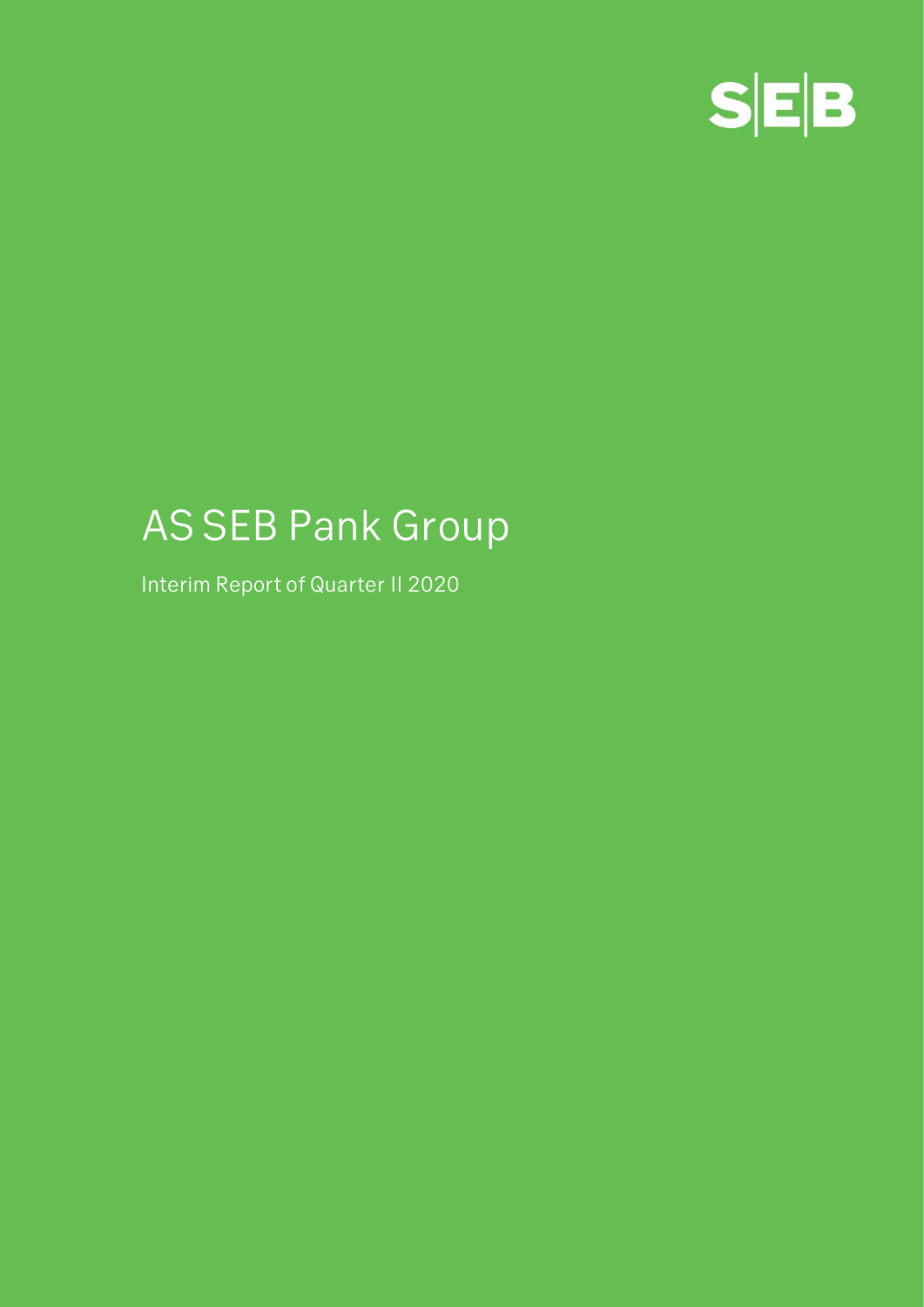#### **Introduction - general information**

**1. Credit institution**

**Company name AS SEB Pank Registered in Republic of Estonia Registry date 08/12/1995 Phone +372 6 655 100 Fax +372 6 655 102 SWIFT EEUHEE2X e-mail info@seb.ee Internet homepage http://www.seb.ee** 

**Address Tornimäe Str. 2, Tallinn 15010, Estonia Registry code 10004252 (Estonian Commercial Register)**

**2. Auditor**

**Reporting date 30/06/2020**

**Audit company Ernst & Young Baltic AS Registry code 10877299 (Estonian Commercial Register) Address Rävala 4, 10143 Tallinn, Estonia**

**Reporting period 1 January 2020 - 30 June 2020 Reporting currency Euro (EUR), millions**

**3. General information**

**The 100% owner of AS SEB Pank is the publicly traded parent company Skandinaviska Enskilda Banken AB (publ), which is the parent company of SEB Group, a Nordic provider of financial services with a long history. SEB Group is a leading Nordic financial services group. SEB Group has around 15,000 employees.** 

**SEB is the bank of choice for large corporations and financial institutions in Sweden and holds a forefront position in providing corporate services in Norway, Denmark, Finland and the United Kingdom. SEB provides universal banking services in Sweden, Estonia, Latvia and Lithuania. In Germany, the operations have a strong focus on corporate and investment banking based on a full-service offering to corporations, institutional customers and internationally operating real estate investors. SEB is well positioned to serve corporate customers from the Nordic countries, the United Kingdom and Germany around the globe, with offices in international financial centres such as New York and London, in Asia via offices in Shanghai, Beijing, Hong Kong and Singapore. AS SEB Pank is an Estonian financial group belonging to SEB Group, which provides services to private persons, companies, and the public sector.**

**4. Basis for preparation**

**Skandinaviska Enskilda Banken AB (publ), the parent company of AS SEB Pank, publishes interim reports for SEB Group on web page www.sebgroup.com/ir. The present AS SEB Pank Group interim report is not audited.**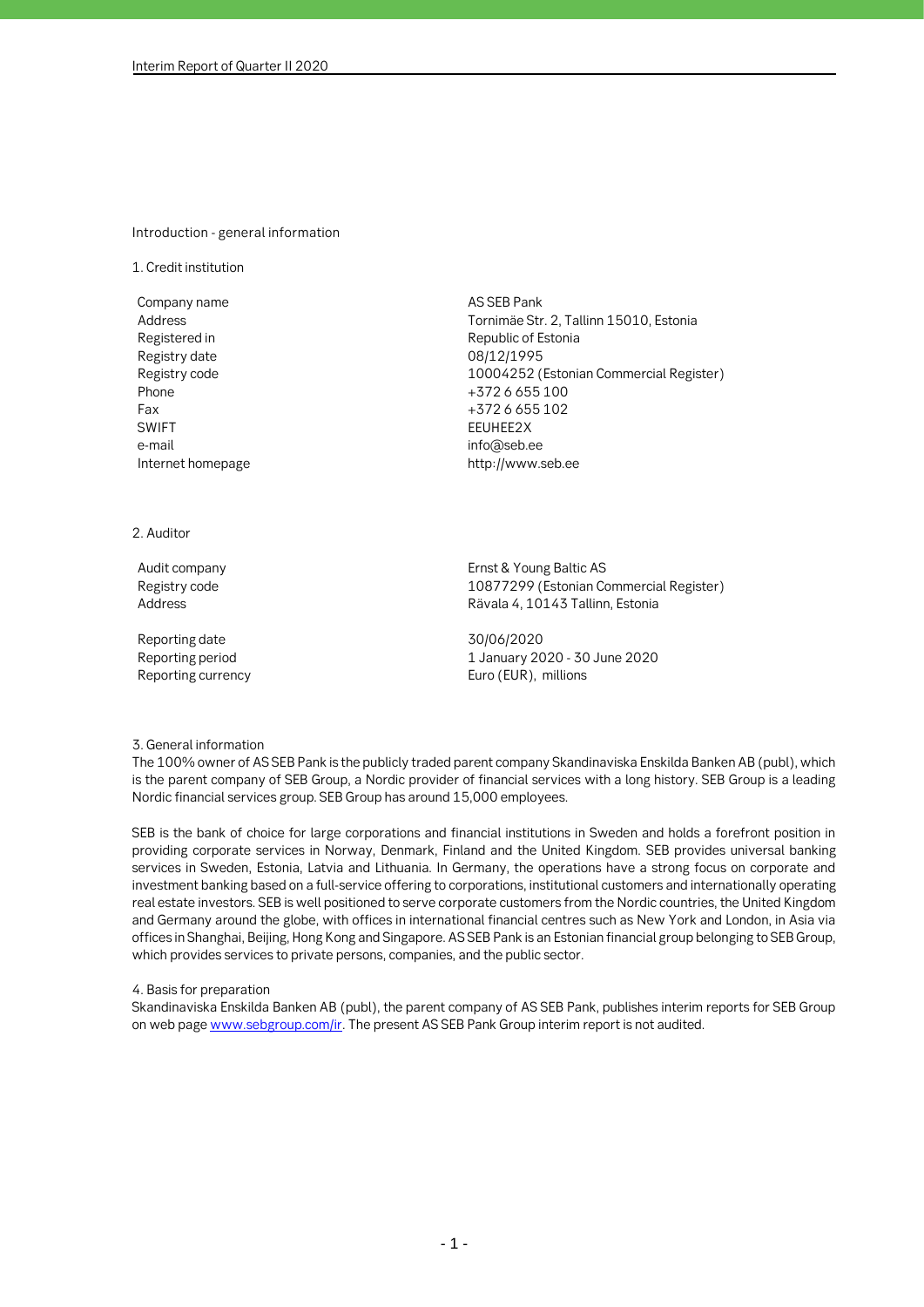# **Adaptation of households and enterprise to the crisis has been good**

**As a result of the coronacrisis, the loan growth has decelerated and savings are growing. SEB's year-on-year total loan portfolio increased 6% and deposits by 11% in the first half of the year – a year ago the same indicators were 11 and 8%, respectively.**

**Corporate loan growth has slowed down to 3.6%, from nearly 13% of the last year, while the growth of corporate deposits has accelerated to 11.4%, from 5.2%. As the environment is unstable, the enterprises are postponing their more longer-term decisions; however, the deposit growth is an indicator of an overall good financial health of companies. We are open to financing new projects and can see that competition for strong loan projects is intense. A sudden slowdown in economy taught us the need for quick adaptation – interest towards the implementation of e-commerce payment solutions is high; besides, everything in connection with innovation and upgrade of business models has become more important for business clients. We advise our business customers to join the newly established Innovation Leaders Club, to together find the ways for fast recovery of the economy.**

**Changes in the financial conduct of private persons have been minor. The private loan growth decelerated to 6.5%, from the previous year's 8.2%, while the deposits increased at the same pace with the last year, being more than 11%. Private consumption has returned to its pre-crisis level. Only with regard to home loans, the clients are still somewhat more cautious than before the crisis. Likewise to enterprises, the private persons are postponing mainly larger prospective investments; yet, savings have remained on a high level throughout the crisis.**

### **Grace period served its purpose**

**During the emergency situation, nearly 4% of our borrowing private clients needed a grace period to cope with their loan payments. Grace period was requested by 16% of corporate clients. The quick relief offered by the grace period was an efficient measure and the level of debts has remained stably low. Several granted grace periods have already been terminated by the clients, as their income and cash flows have recovered. At the moment, nearly 3% of private persons and 12% of corporate clients in our loan portfolio are enjoying the grace period. The relatively low share of clients in the total loan portfolio, who have taken out a grace period, and the decreased number of new applications for the grace period is a proof to the fact that the financial health of our clients remains good and stable. However, if the clients are facing any setbacks in income or cash flows, we still encourage them to ask for a grace period.**

### **SEB's income and expenses on the previous year level**

**SEB's operating income for the first half-year amounted to EUR 85.3 million (EUR 84.9 million for the first half of 2019) and operating expenses to EUR 30.5 million (EUR 30.0 million in the first half of 2019). SEB entities in Estonia ended the first half of 2020 with a profit of EUR 41.1 million. In 2019, SEB entities in Estonia ended the first six months with a profit of EUR 50.6 million.**

**Although the bank's income and expenses were almost the same size as the year before, the profit for the first half-year was nearly 10 million less, as we increased the provisions for loan losses. We placed about one-fifth of the first half-year's profit into reserves in order to be prepared for an increase in loan losses in the coming quarters, when according to the forecasts, Estonia's economy is expected to face a nearly 10% recession. The bank increased its provision for loan losses within EUR 8.1 million in the first half of 2020 (in the same period last year, the bank decreased the provisions within EUR 2.4 million).**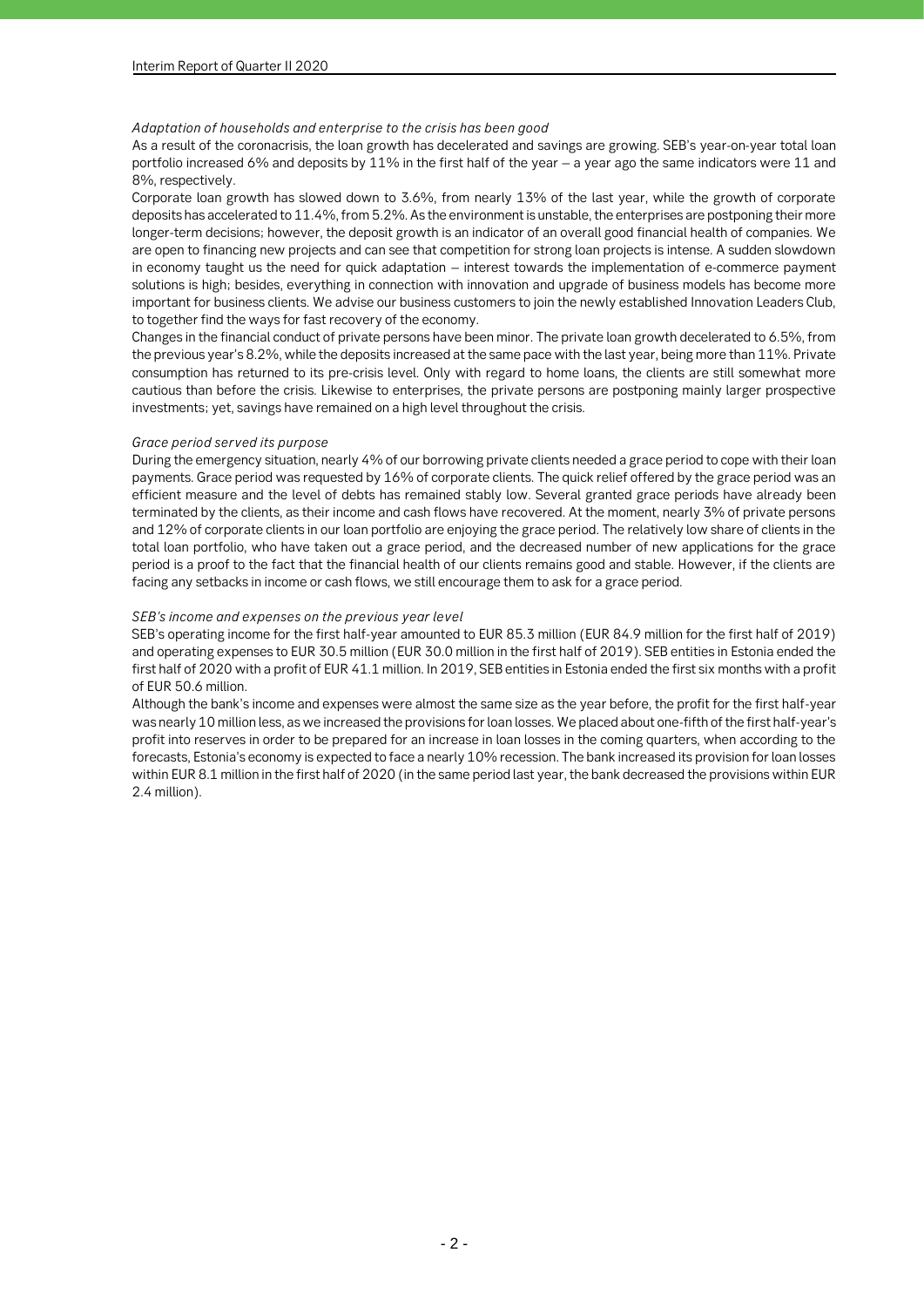## **Consolidated financial statements**

**1. Consolidated income statement**

| (millions of EUR)                                                           |          |          |
|-----------------------------------------------------------------------------|----------|----------|
|                                                                             | 2020     | 2019     |
|                                                                             | 6 months | 6 months |
| Net interest income                                                         | 58.2     | 54.2     |
| Net fee and commission income                                               | 23.3     | 25.1     |
| Net financial income                                                        | 2.8      | 1.9      |
| Gains less losses from investment securities                                | 0.6      | 3.5      |
| Profit and loss from investments in associates                              | 0.0      | 0.0      |
| Other operating income                                                      | 0.4      | 0.2      |
| Net other income                                                            | 1.0      | 3.7      |
| Total operating income                                                      | 85.3     | 84.9     |
| Personnel expenses                                                          | $-21.2$  | $-21.1$  |
| Depreciation, amortization and impairment of tangible and intangible assets | $-3.9$   | $-3.6$   |
| Other expenses                                                              | $-5.4$   | $-5.3$   |
| Total operating expenses                                                    | $-30.5$  | $-30.0$  |
| Profit before credit losses                                                 | 54.9     | 54.9     |
| Net expected credit losses                                                  | $-8.1$   | 2.4      |
| Profit before income tax                                                    | 46.8     | 57.3     |
| Income tax expense                                                          | $-5.6$   | $-6.7$   |
| Net profit for the year                                                     | 41.1     | 50.6     |

# **2. Consolidated statement of comprehensive income (millions of EUR)**

| 2020     | 2019     |
|----------|----------|
| 6 months | 6 months |
| 41.1     | 50.6     |
|          |          |
| 411      | 50.6     |
|          |          |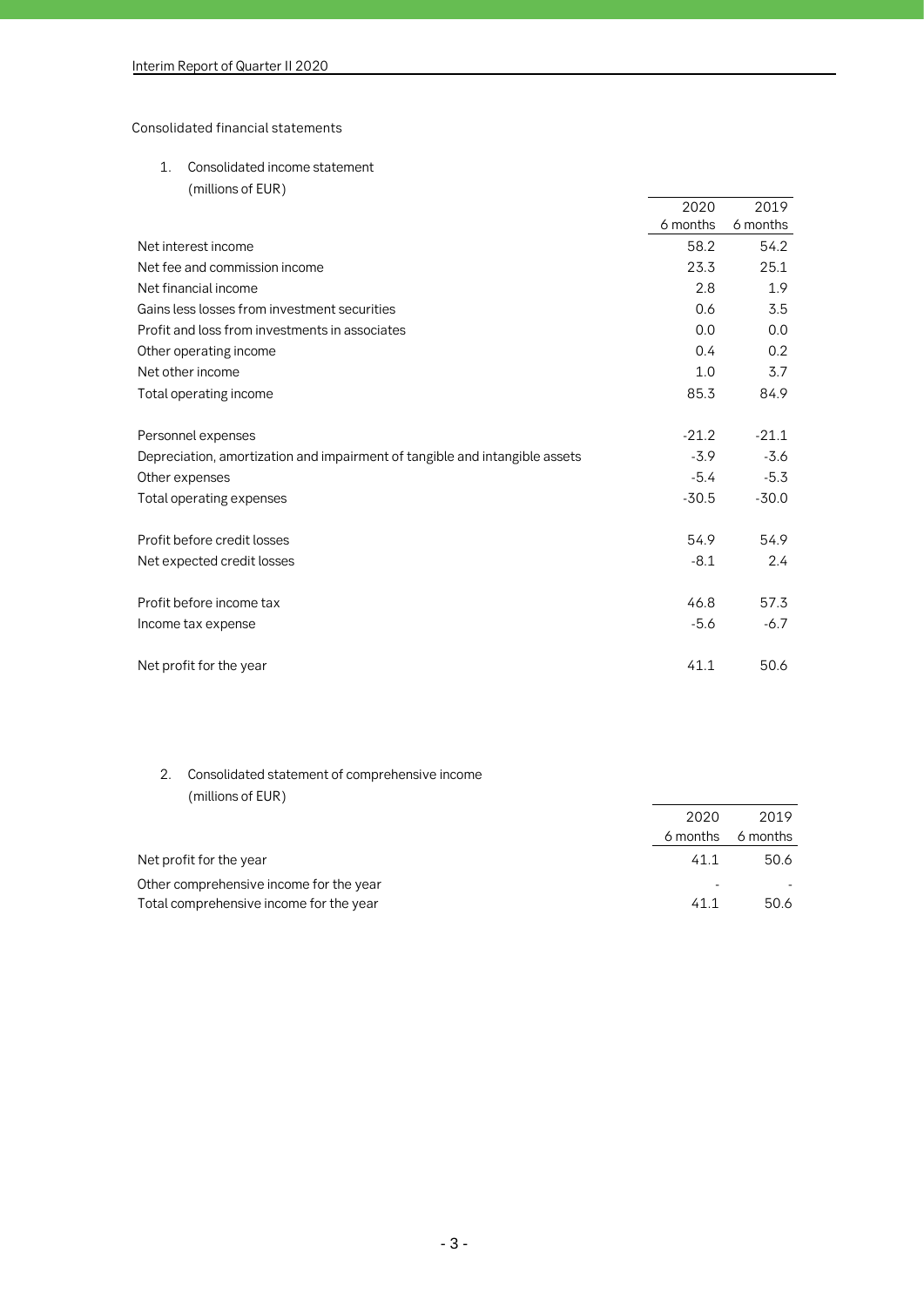**3. Consolidated statement of financial position (millions of EUR)**

|                                                     |             | 30/06/2020 31/12/2019 |
|-----------------------------------------------------|-------------|-----------------------|
| Assets                                              |             |                       |
| Cash and balances with central bank                 | 499.0       | 844.1                 |
| Loans to credit institutions                        | 653.1       | 66.0                  |
| Loans to the public                                 | 5818.0      | 5706.9                |
| Debt securities                                     | 239.1       | 159.2                 |
| Derivatives                                         | 6.0         | 6.1                   |
| Equity instruments                                  | 13.1        | 13.4                  |
| Investments in associates                           | 1.4         | 1.4                   |
| Intangible assets                                   | 5.3         | 5.1                   |
| Property, plant and equipment                       | 11.5        | 10.6                  |
| Right of use assets                                 | 18.6        | 20.4                  |
| Other financial assets                              | 7.2         | 11.1                  |
| Other non-financial assets                          | 21.4        | 19.4                  |
| Total assets                                        | 7 293.7     | 6863.7                |
| Liabilities and equity                              |             |                       |
| Liabilities                                         |             |                       |
| Deposits from central banks and credit institutions | 1 1 5 0 . 4 | 1 2 1 2 . 3           |
| Deposits and borrowings from the public             | 4904.3      | 4446.1                |
| Derivatives                                         | 7.7         | 7.8                   |
| Current income tax liabilities                      | 2.4         | 6.9                   |
| Provisions                                          | 3.6         | 3.3                   |
| Other financial liabilities                         | 96.6        | 104.1                 |
| Other non-financial liabilities                     | 17.8        | 13.6                  |
| <b>Total liabilities</b>                            | 6 18 2.8    | 5794.1                |
| Equity                                              |             |                       |
| Share capital                                       | 42.5        | 42.5                  |
| Share premium                                       | 86.3        | 86.3                  |
| Other reserves                                      | 19.4        | 19.4                  |
| Retained earnings                                   | 962.7       | 921.4                 |
| Total equity                                        | 1 1 1 0.9   | 1 0 6 9 . 6           |
| Total liabilities and equity                        | 7 293.7     | 6863.7                |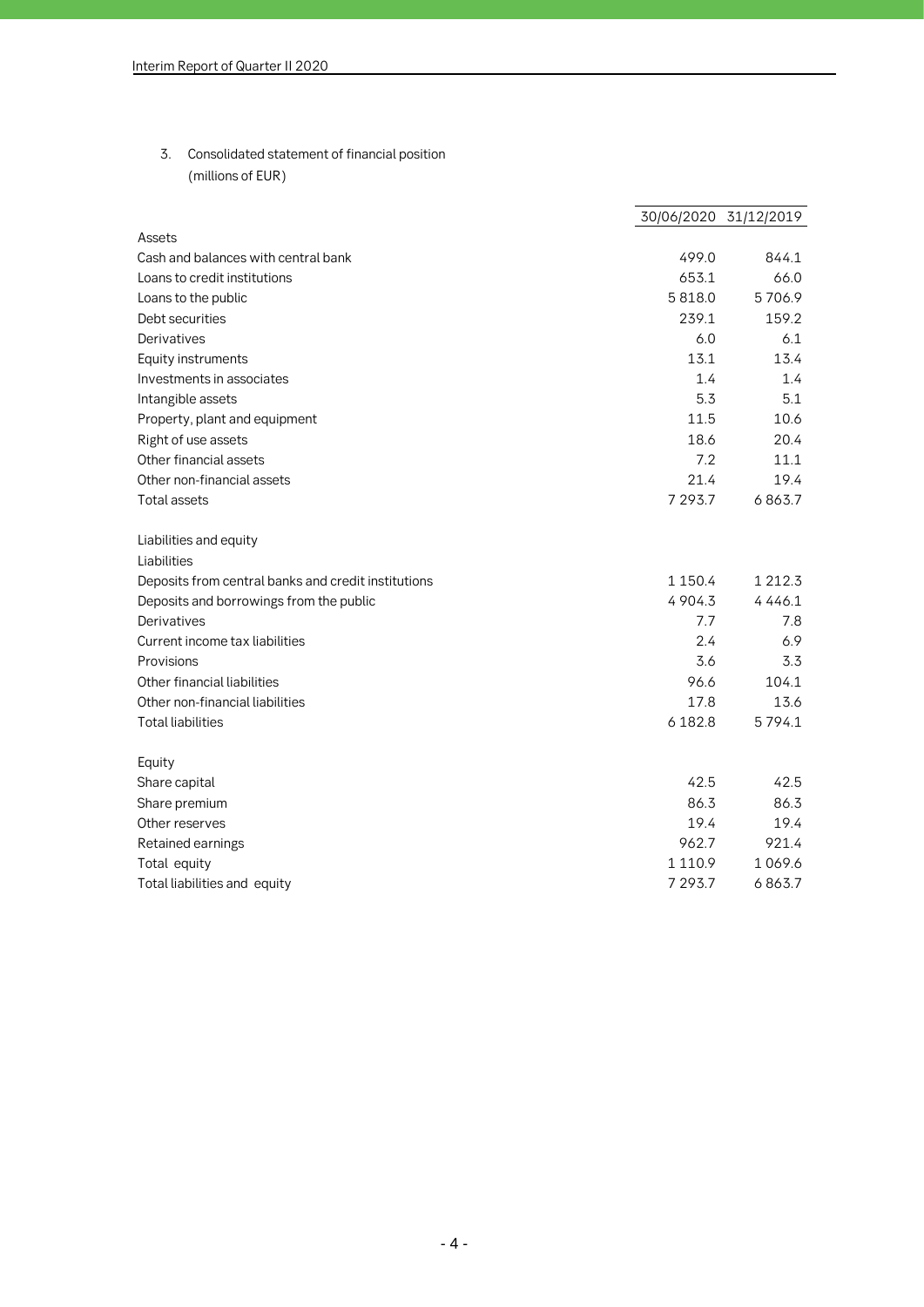# **4. Changes in consolidated shareholders' equity (millions of EUR)**

|                                                                                     |               |         |          |          | Total         |
|-------------------------------------------------------------------------------------|---------------|---------|----------|----------|---------------|
|                                                                                     |               | Share   |          | Retained | shareholders' |
|                                                                                     | Share capital | premium | Reserves | profit   | equity        |
| Year beginning at 01/01/2019                                                        | 42.5          | 86.3    | 19.4     | 883.4    | 1031.6        |
| Dividend paid                                                                       | 0.0           | 0.0     | 0.0      | $-63.0$  | $-63.0$       |
| Other                                                                               | 0.0           | 0.0     | 0.0      | 0.2      | 0.2           |
| Net profit                                                                          | 0.0           | 0.0     | 0.0      | 50.6     | 50.6          |
| Other comprehensive income:<br>Net change in available-for-sale<br>financial assets | 0.0           | 0.0     | 0.0      | 0.0      | 0.0           |
| Total other comprehensive income                                                    | 0.0           | 0.0     | 0.0      | 0.0      | 0.0           |
| Total comprehensive income                                                          | 0.0           | 0.0     | 0.0      | 50.6     | 50.6          |
| Final balance at 30/06/2019                                                         | 42.5          | 86.3    | 19.4     | 871.2    | 1 0 1 9 . 4   |
|                                                                                     |               |         |          |          |               |
| Year beginning at 01/01/2020                                                        | 42.5          | 86.3    | 19.4     | 921.4    | 1069.6        |
| Dividend paid                                                                       | 0.0           | 0.0     | 0.0      | 0.0      | 0.0           |
| Other                                                                               | 0.0           | 0.0     | 0.0      | 0.2      | 0.2           |
| Net profit                                                                          | 0.0           | 0.0     | 0.0      | 41.1     | 41.1          |
| Other comprehensive income:                                                         |               |         |          |          |               |
| Net change in available-for-sale                                                    |               |         |          |          |               |
| financial assets                                                                    | 0.0           | 0.0     | 0.0      | 0.0      | 0.0           |
| Total other comprehensive income                                                    | 0.0           | 0.0     | 0.0      | 0.0      | 0.0           |
| Total comprehensive income                                                          | 0.0           | 0.0     | 0.0      | 41.1     | 41.1          |
| Final balance at 30/06/2020                                                         | 42.5          | 86.3    | 19.4     | 962.7    | 1 1 1 0.9     |

# **5. Consolidated cash flow statement (millions of EUR)**

| 2020     | 2019     |
|----------|----------|
| 6 months | 6 months |
| 335.8    | $-224.4$ |
| $-84.1$  | $-4.4$   |
| $-2.4$   | $-63.0$  |
| 249.3    | $-291.8$ |
| 850.0    | 1 260.4  |
| 249.3    | $-291.8$ |
| 1099.3   | 968.2    |
|          |          |